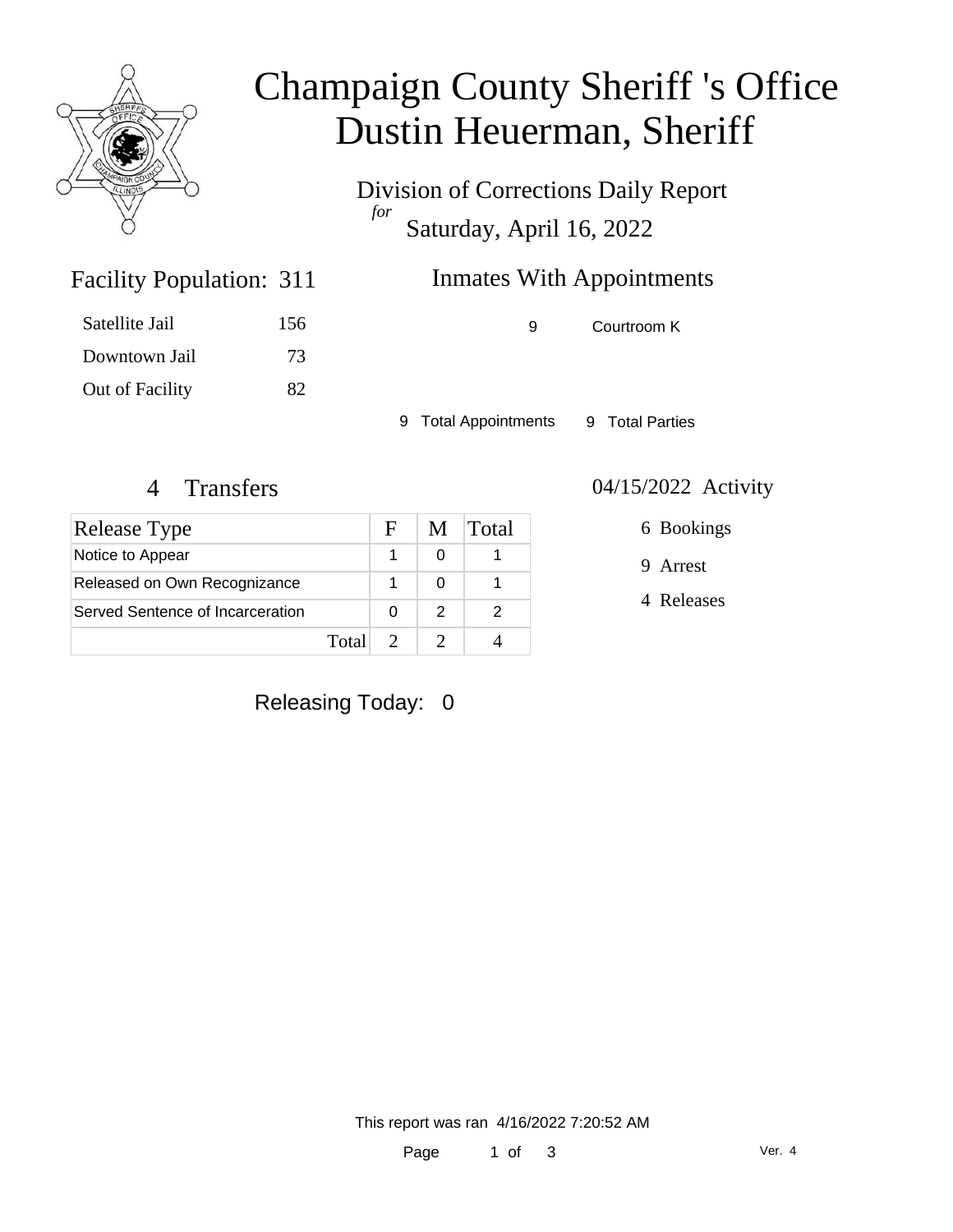

# Champaign County Sheriff 's Office Dustin Heuerman, Sheriff

Division of Corrections Daily Report *for* Saturday, April 16, 2022

#### Custody Status Count

- Electronic Home Dentention 12
	- Felony Arraignment 21
		- Felony Other 1
	- Felony Pre-Sentence 7
		- Felony Pre-Trial 220
	- Felony Pre-Trial DUI 6
	- Felony Sentenced CCSO 5
	- Felony Sentenced IDOC 20
		- Hold Other 1
	- Misdemeanor Arraignment 2
		- Misdemeanor Pre-Trial 9
- Misdemeanor Sentenced CCSO 1
	- Petition to Revoke 1
	- Remanded to DHS 3
	- Traffic Arraignment 2
		- Total 311

This report was ran 4/16/2022 7:20:52 AM